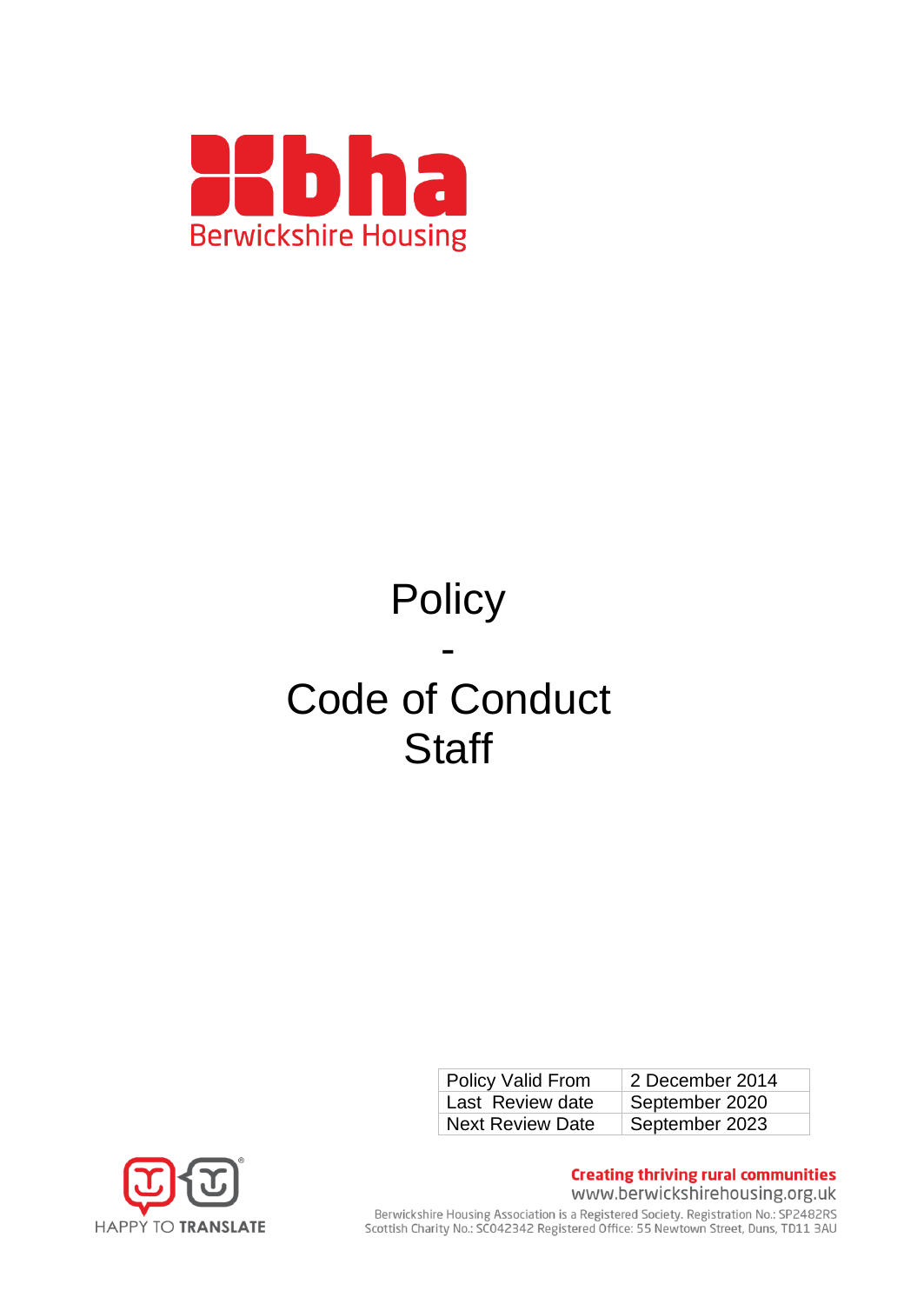## **Table of Contents**

## **Contents**

| 1.        |    |  |
|-----------|----|--|
| 2.        |    |  |
| <u>3.</u> |    |  |
| 4.        |    |  |
|           |    |  |
|           |    |  |
|           |    |  |
| 5.        |    |  |
| 6.        |    |  |
|           |    |  |
|           | 1. |  |
|           | 2. |  |
|           | 3. |  |
|           |    |  |
|           |    |  |
|           |    |  |
|           |    |  |



**Creating thriving rural communities** www.berwickshirehousing.org.uk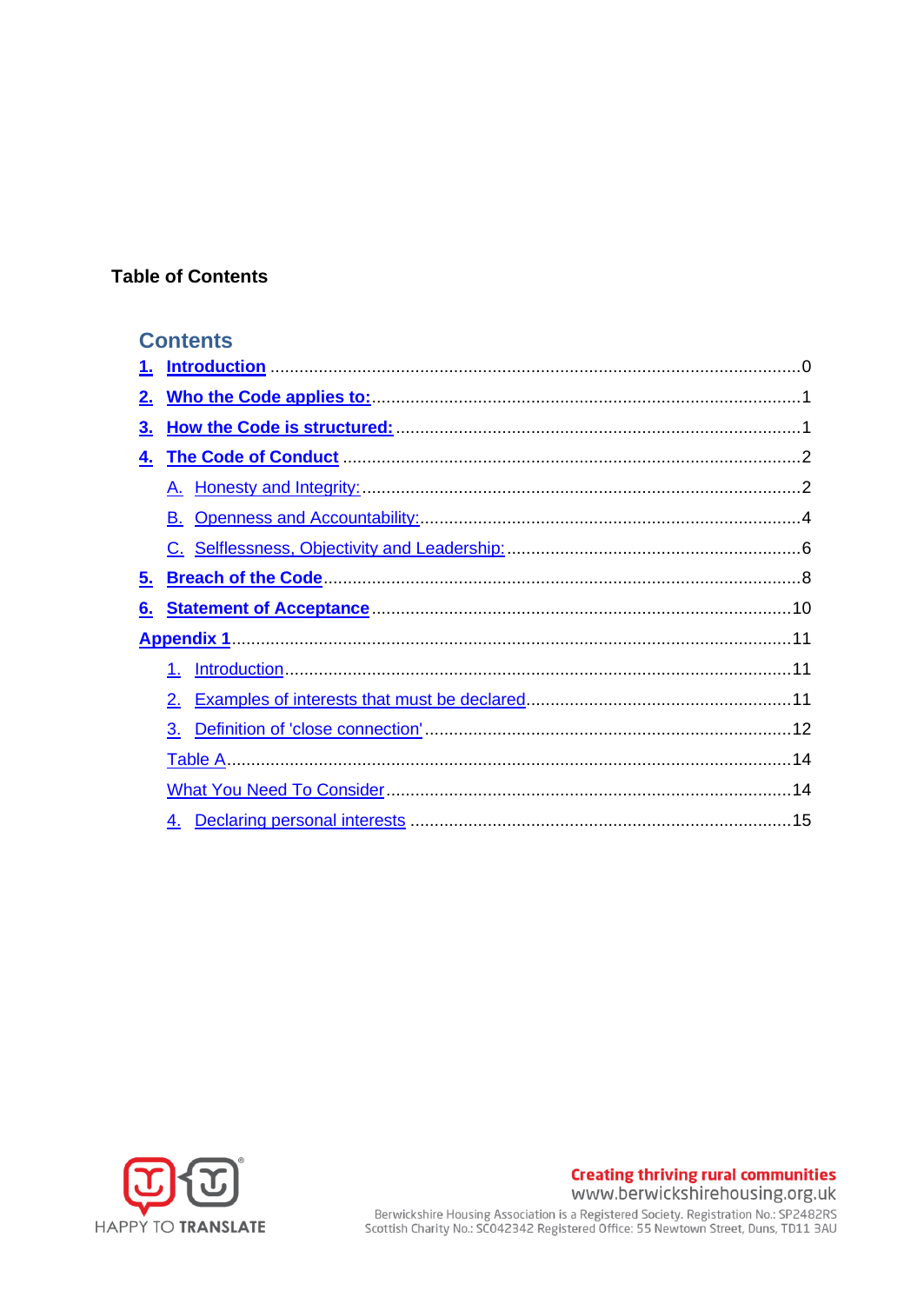## <span id="page-2-0"></span>**1. Introduction**

In carrying out its work the Association is very much in the public eye and it is important that public confidence in the integrity of the Association and its staff is maintained. The Association's Code of Conduct for Staff aims to protect such integrity.

The Association also considers it important that it establishes a way of working that is based on respect for individuals and valuing the positive contribution that each employee makes to the Association.

The Association has developed a comprehensive Staff Handbook that covers many of the aspects of working with the Association, this is held on the BHA Group Intranet and paper copies are also available in each work location or from the Human Resources Department. All staff should ensure they are familiar with these standards.

Breach of the Code will be considered grounds for invoking the Association's Disciplinary Procedures (see Staff Handbook Chapter 13), but the Association will not act upon any breaches of the Code of Conduct without recourse to the agreed Disciplinary Procedures.

There are references throughout this Code of Conduct (the Code) to 'you' and 'your' which means the member of staff of Berwickshire Housing Association (BHA) who has signed this Code. References to 'we', 'us' and 'our' mean BHA.

- 1.1 BHA attaches the greatest importance to ensuring that high standards of behaviour are demonstrated by all of our people and in all of our activities.
- 1.2 This Code of Conduct sets out the standards of conduct required of you as a member of our staff.
- 1.3 As a Registered Social Landlord (RSL), we are required to adopt and comply with an appropriate Code of Conduct<sup>1</sup>. This Code is based on the Model Code of Conduct produced by the Scottish Federation of Housing Associations (SFHA) and EVH<sup>2</sup> - Supporting Social Employers. The Scottish Housing Regulator (SHR) has confirmed that this Code fully complies with its Regulatory Standards and their input during the production of this code is acknowledged

<sup>1</sup> Scottish Housing Regulator, April 2012, [Standards of Governance and Financial Management:](http://www.scottishhousingregulator.gov.uk/sites/default/files/publications/Our%20Regulatory%20Framework.pdf) Standard 5 and guidance 5.24. <sup>2</sup> Employers in Voluntary Housing



**Creating thriving rural communities** www.berwickshirehousing.org.uk Berwickshire Housing Association is a Registered Society. Registration No.: SP2482RS

Scottish Charity No.: SC042342 Registered Office: 55 Newtown Street, Duns, TD11 3AU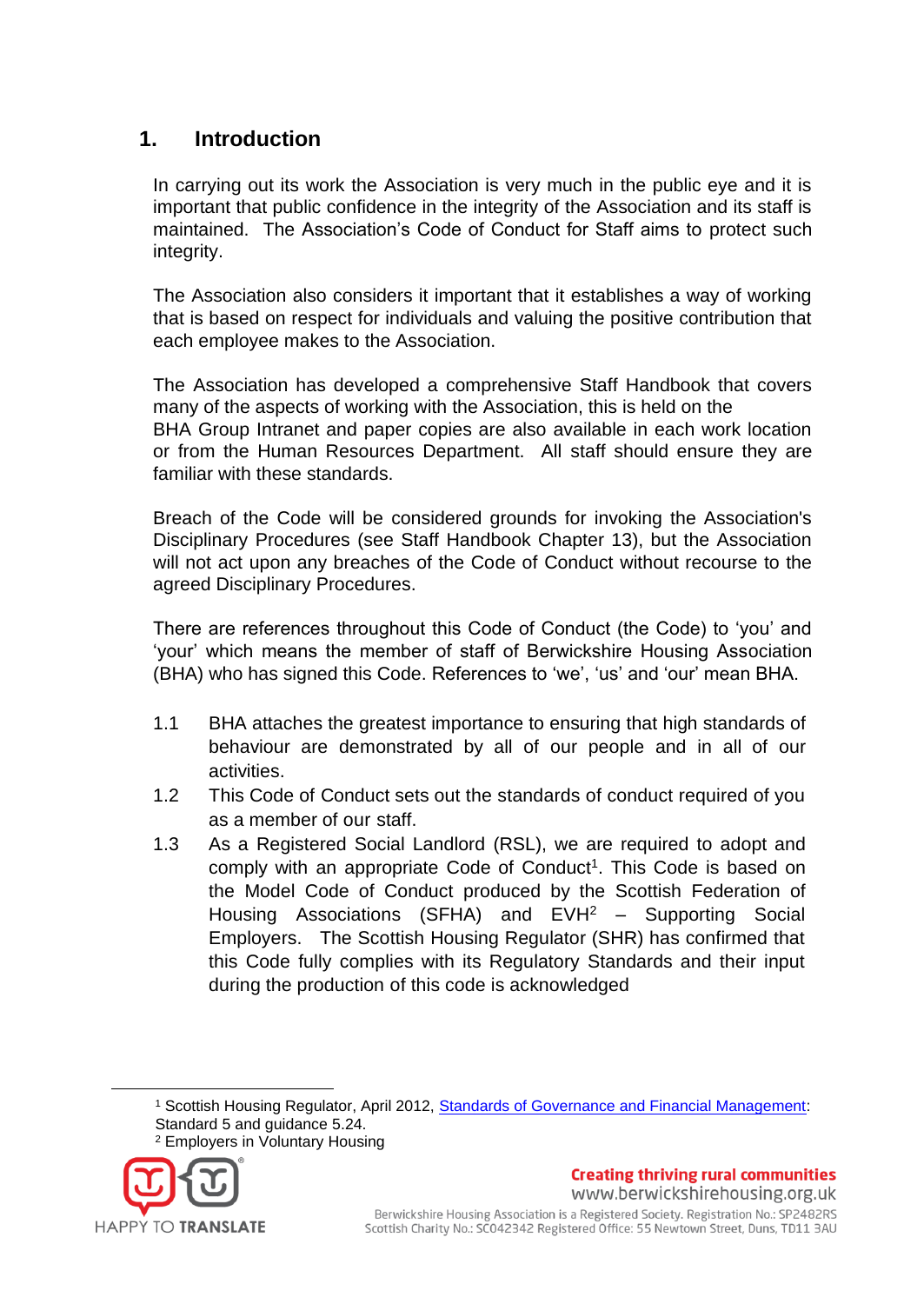- 1.4 You must make yourself familiar with the terms of this Code and act in accordance with its requirements at all times. You are required to sign the Code (in the 'Statement of the Acceptance' on Page 11 to confirm that you have read and understood the terms of the Code and you have a personal responsibility to uphold the requirements of this Code.
- 1.5 You must also ensure you are familiar with,and comply with all of our policies.
- 1.6 If there are any aspects of this Code, or of any of the related policies, on which you are unclear, you must seek guidance from your manager. Your manager, or the Resources Director will also be able to give guidance where you are unsure how the Code or related policies apply in a particular situation.

## <span id="page-3-0"></span>**2. Who the Code applies to:**

This Code of Conduct applies to everyone who works for us whether employed directly or otherwise.

A copy of this Code will be given to every person that it applies to.

## <span id="page-3-1"></span>**3. How the Code is structured:**

The Code is based on the Nolan Principles on Standards in Public Life<sup>3</sup> which are recognised as defining good conduct for those who work for the public using public money.

We have defined three groups of principles as the basis for the Code:

- A. Honesty and Integrity
- B. Openness and Accountability
- C. Selflessness, Objectivity, Leadership

Each of the three sections begins with a statement of principle. This is followed by a number of provisions which set out the requirements of the Code in more detail.

The Code is not exhaustive and it should be remembered that all staff members of RSLs are responsible for ensuring that their conduct at all times meets the high standards that the RSL sector is recognised for upholding. As well as observing the detail of the Code, you should apply its intention and spirit to all situations in employment.

<sup>3</sup> Committee for Standards in Public Life 1994, [Nolan Principles on Standards in Public Life](http://www2.le.ac.uk/offices/finance/staff/regulations/appendices/appendix-a-the-seven-principles-of-public-life-from-the-report-of-the-committee-for-standards-in-public-life-the-nolan-report)

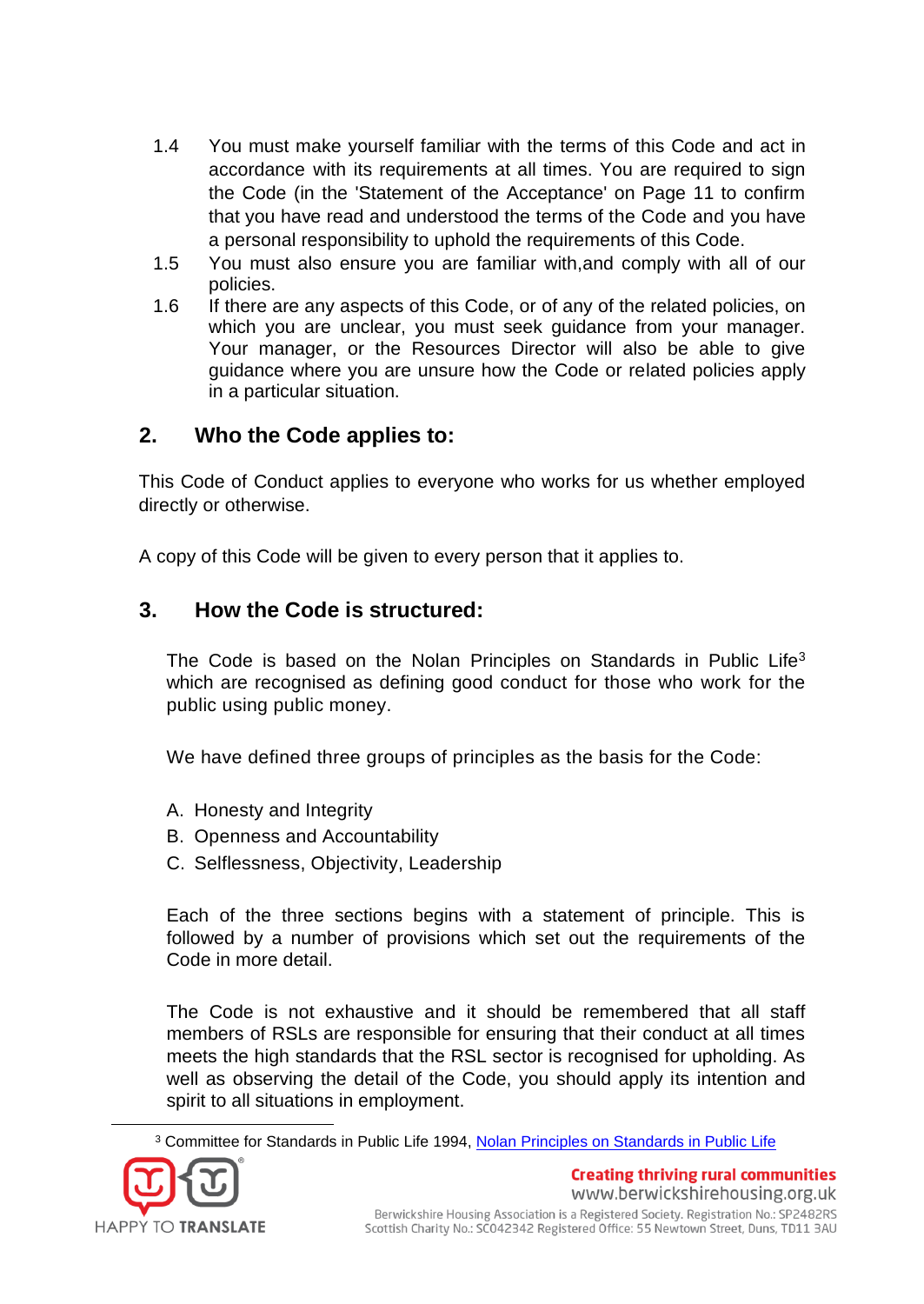You are required to sign the Statement of Acceptance at the conclusion of this code on page 11 which also outlines the implications for any breach of the code.

## <span id="page-4-0"></span>**4. The Code of Conduct**

## <span id="page-4-1"></span>**A. Honesty and Integrity:**

You must act at all times with honesty and integrity. You must not use, or seek to use, your position to gain financial or other benefit for yourself, your family or friends.

#### **Gifts and hospitality**

- A.1 You must act, and be seen to act, wholly in the interests of our organisation, our residents and other service users. You should not benefit improperly from your position.
- A.2 You must not accept any offers of gifts or hospitality from individuals or organisations which might reasonably create – or be capable of creating – an impression of impropriety, influence or place you under an obligation to these individuals or organisations. You must comply with our policy on the matter.

#### **Prevention of bribery**

- A.3 We must comply with anti-bribery legislation. We must adopt, and comply with, anti-bribery and corruption policies.
- A.4 We forbid all forms of bribery meaning a financial or other advantage or inducement intended to persuade someone to perform improperly any function or activity. You must not offer, seek or accept bribes and must comply with our policy on bribery. Offering, seeking or accepting bribes will result in disciplinary action and may also result in criminal prosecution.
- A.5 You must report to your manager or the Resources Director any instances of suspected bribery within the organisation or any external organisation with which we have dealings.

#### **Personal benefit**

A.6 You, or someone closely connected to you, cannot as a result of your role with us receive preferential treatment relating to any services provided by the organisation or its contractors/suppliers, and you should be able to demonstrate this.

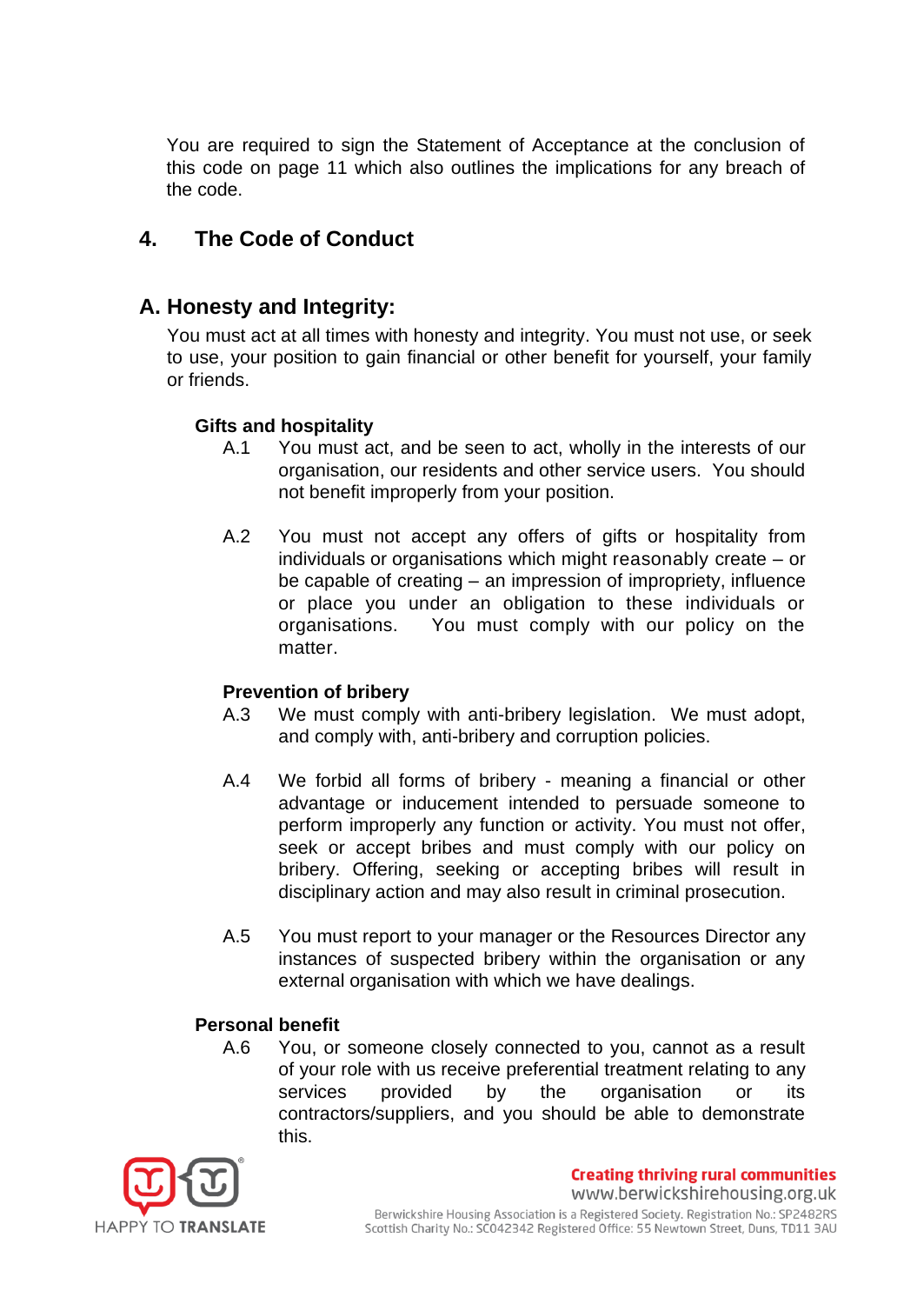A.7 You must not use, or seek to use, your position to promote your personal interests or those of any person with whom you are closely connected or the interests of any business or other organisation with which you have a connection.

*Appendix 1 defines what is meant by 'closely connected'.* 

#### **Resources, facilities and premises**

- A.8 You must use our resources, facilities and premises only for the purposes intended and in a responsible and lawful manner. This includes office premises, telephone, computer and other IT facilities, equipment, stationery, transport and staff. Reasonable personal use of office telephones and computers and company mobile telephones is permitted but must be kept to a minimum. Our ICT Usage Policy gives further information including what is meant by 'reasonable personal use'.
- A.9 You must comply with all of our relevant policies, including (but not exclusively) usage of internet & email social media, health & safety, equal opportunities and dignity at work.
- A.10 You must not undertake work for another organisation or for any personal business - on BHA's premises nor use our resources or facilities for such a purpose, unless you have specific permission from your line manager.

#### **Funds and expenses**

- A.11 Our funds must be safeguarded from abuse, theft or waste. You must at all times apply and observe all of our financial regulations and internal controls.
- A.12 You must comply with our relevant policies when procuring goods/services or claiming expenses.

#### **Tenants/service users and money**

- A.13 As a general rule, in relation to tenants and service users you must not:
	- Give or loan them money
	- Receive a gift or loan of money from them
	- Invite or influence them to make a will or trust under which you are named as executor, trustee or beneficiary.
- A14 In circumstances where you have a declared family connection to a tenant/service user, common sense will be applied and the

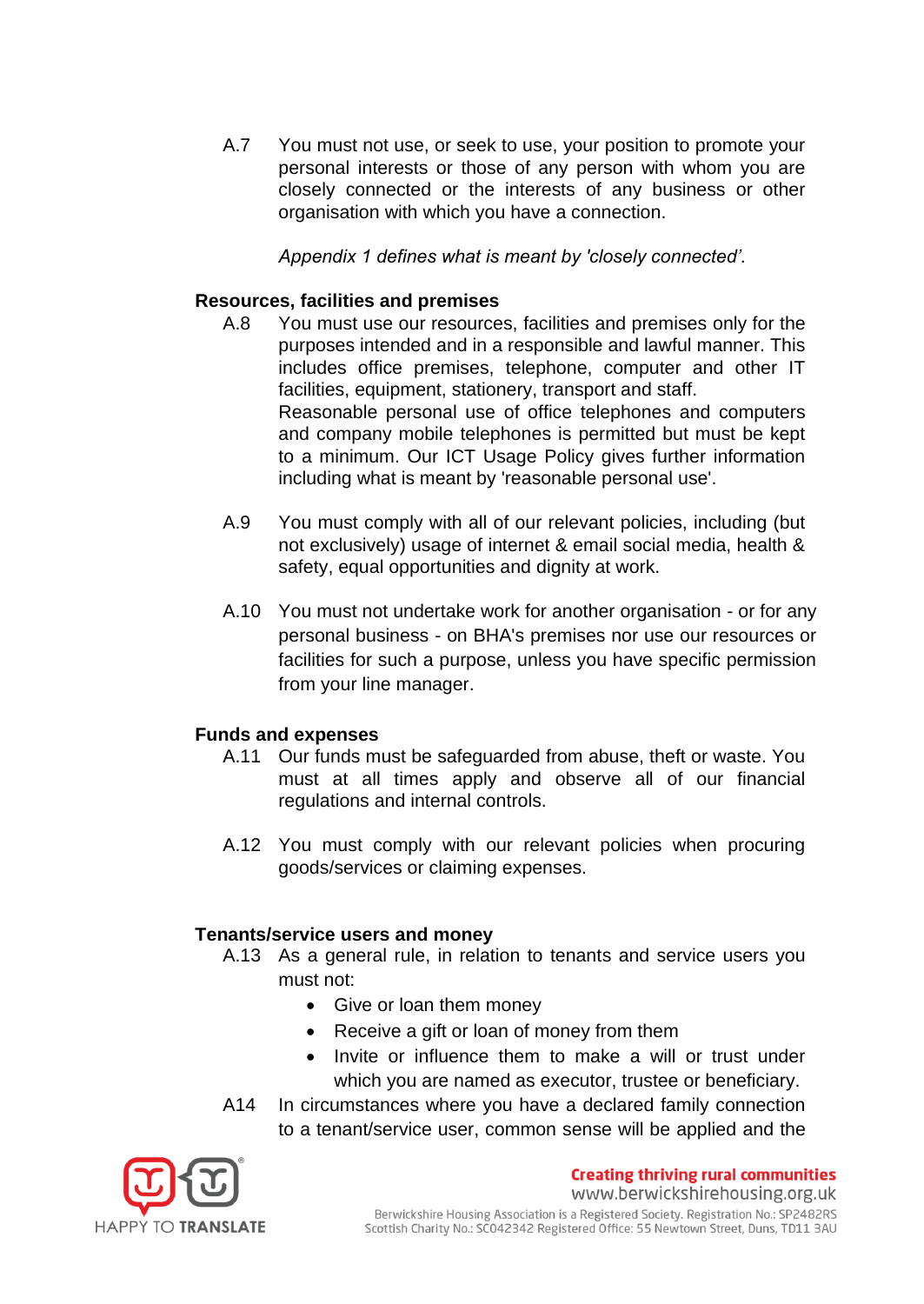organisation would not seek to impose restrictions on the private exchange of money between you and that individual.

#### **General responsibilities**

- A.15 You must not act in a way that unjustifiably favours or discriminates against particular individuals, groups or interests. You should be aware that under the Equality Act 2010, the following nine characteristics are specifically protected: age, disability, gender reassignment, marriage and civil partnership, pregnancy and maternity, race, religion or belief, sex and sexual orientation.
- A.16 In presenting information you must set out the facts and relevant issues truthfully.
- A.17 You must avoid any situation that could give rise to suspicion or suggest improper conduct.

## <span id="page-6-0"></span>**B. Openness and Accountability:**

You must declare all relevant personal interests. You must handle information in accordance with our policies and procedures. You must report to the appropriate senior person within BHA any reasonable and honest suspicions you may have about possible wrongdoing.

#### **Declaring interests**

- B.1 We must ensure that no conflict arises, or could reasonably be perceived to arise, between your duties and your personal interests, financial or otherwise. You must declare, and manage openly and appropriately, any actual or potential interests or conflicts.
- B.2 Where you have a personal, business or financial interest in any matter that is relevant to our activities or is being considered (or is likely to be considered), or you know that someone to whom you are closely connected has such an interest, you must declare it promptly and record it in our Register of Interests.
- B.3 You must keep your entry in the Register of Interests complete, accurate and up to date.

#### **Handling information**

B.4 You must observe and uphold the legal requirements and our policies in respect of the storage and handling of information, including personal and financial information. Our Data Protection and Confidentiality Policies gives further guidance.



**Creating thriving rural communities** www.berwickshirehousing.org.uk Berwickshire Housing Association is a Registered Society. Registration No.: SP2482RS Scottish Charity No.: SCO42342 Registered Office: 55 Newtown Street, Duns, TD11 3AU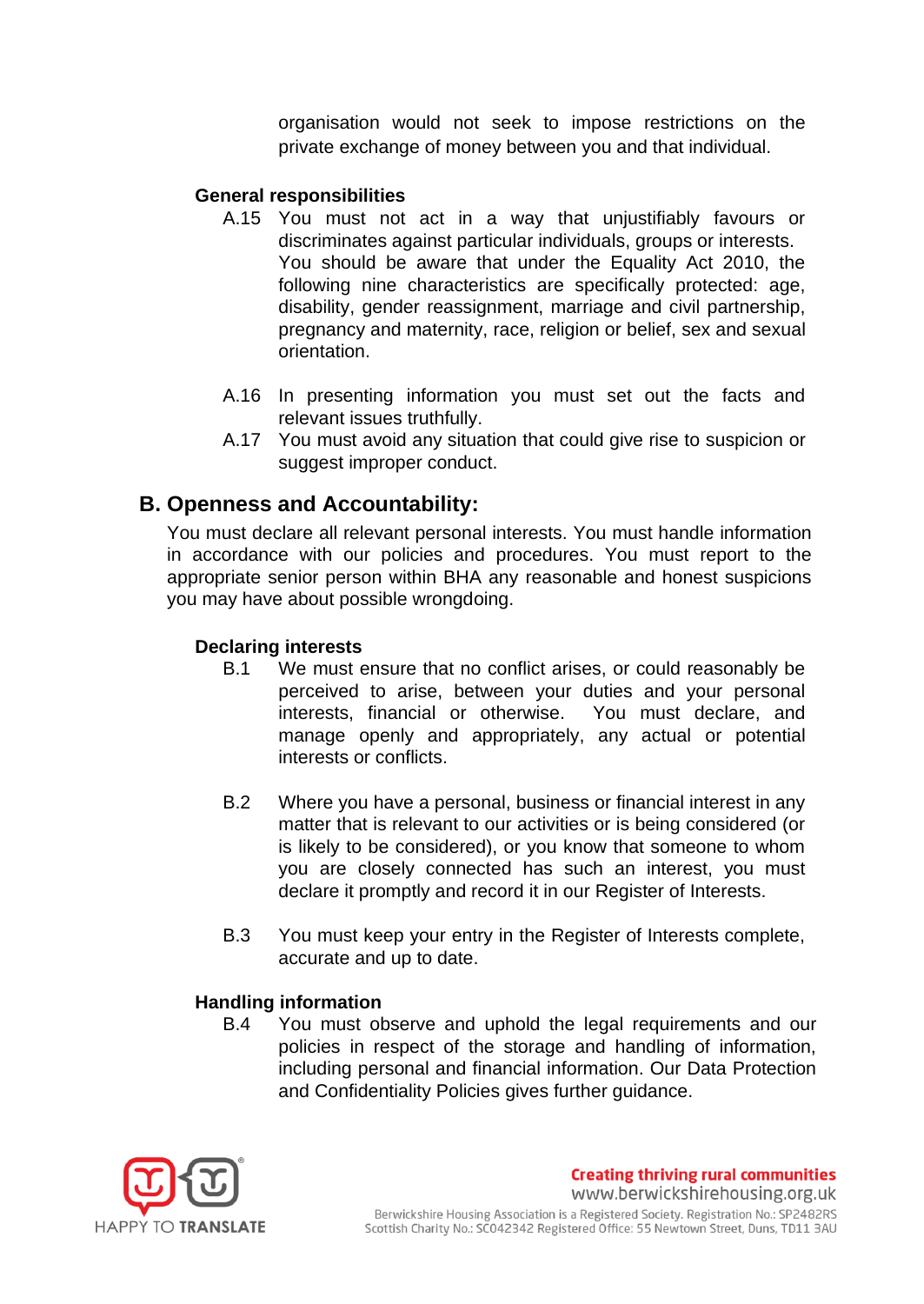- B.5 You must respond to requests for information positively and must not prevent people or bodies from being provided with information that they are entitled to receive.
- B.6 You must not use confidential information acquired through your work as one of our employees for your private interests or any other purpose for which it is not intended.

#### **Respecting confidentiality**

- B.7 You must respect confidentiality and ensure that you do not disclose information to anyone who is not entitled to receive it, both whilst you are a member of staff and after you have left our employment.
- B.8 Unless specifically authorised to do so, you must not make comments or statements in public or to the media, or pass any documents or other information to the press or media about us or our activities. If you are approached by the press or other media you must quickly pass the enquiry to Corporate Services Manager.
- B.9 You must not publish any material or deliver any lecture or address any issues relating specifically to us or our activities without prior approval.

#### **Using social media**

B.10 We respect your right to a private life, and that includes joining any social media sites that you wish. However, as information posted on such sites is classed as public and not private, you must not disclose any private or confidential information relating to us, our customers, partners, suppliers, board members, or employees on any social networking sites, bulletin boards, blogs or similar. (See also C12 under "Upholding our reputation"). This applies whether you are posting under your own name or a pseudonym.

#### **Reporting concerns**

- B.11 If you become aware of any actual or potential fraud, corruption or wrong doing, or breaches of this Code, you must report this to your manager or to your Head of Department or the Resources Director. You may do so on a confidential basis. Our policy on whistleblowing gives further information.
- B.12 You must not victimise any person who has used or intends to use, or is suspected of having used - our confidential reporting or whistleblowing procedures to report any actual or alleged fraud, corruption or wrongdoing by others.



**Creating thriving rural communities** www.berwickshirehousing.org.uk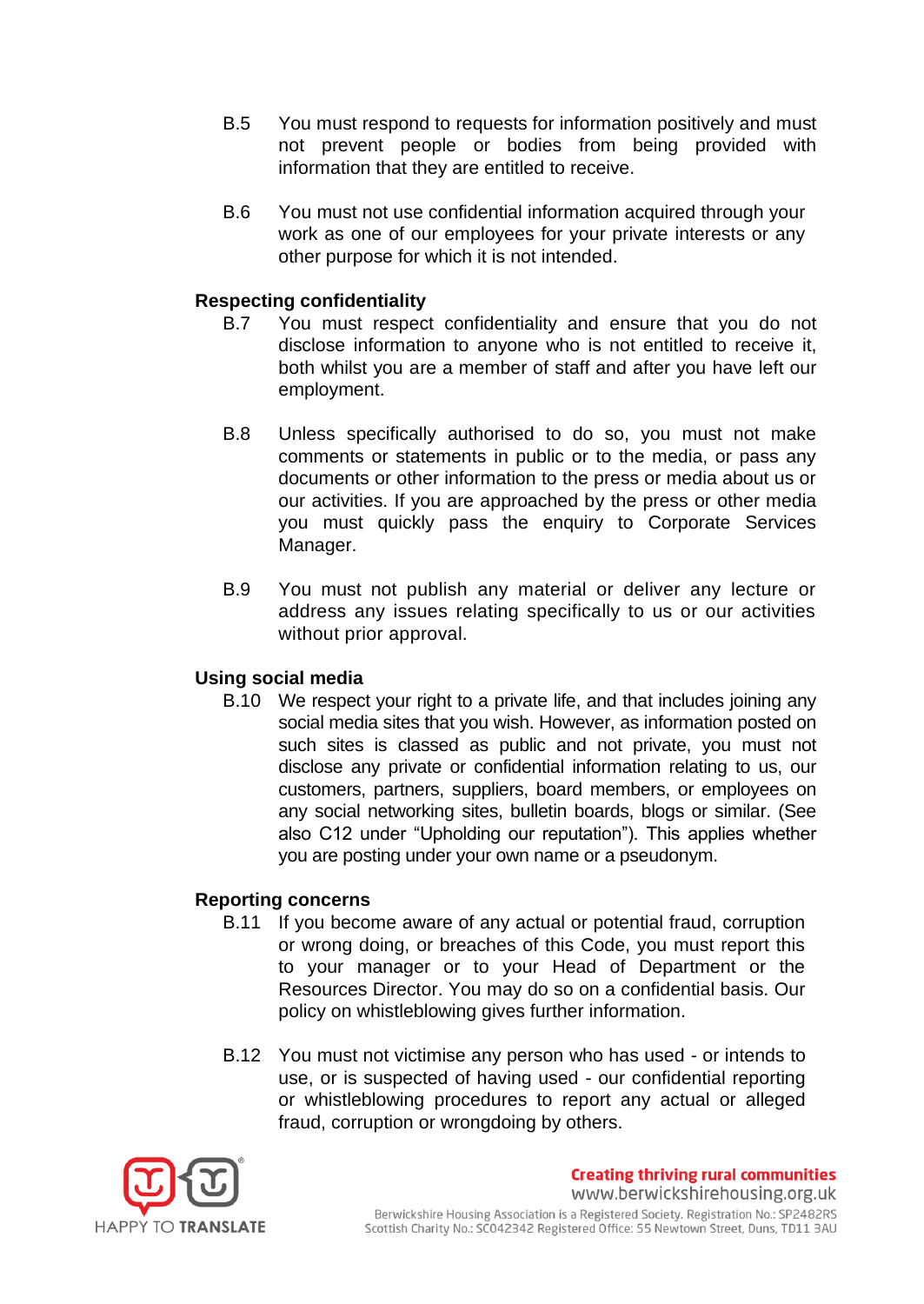## <span id="page-8-0"></span>**C. Selflessness, Objectivity and Leadership:**

You must act in the best interests of BHA at all times within the framework set by the organisation, working to promote our aims and objectives, upholding our values and setting a good example by your own conduct.

### **Fulfilling your role**

- C.1 You must comply with your terms of appointment and our policies and procedures relating to your role.
- C.2 You must fulfil your duties responsibly, exercising reasonable skill and care and acting at all times in our best interests and that of our tenants and other service users.
	- As an organisation, we always aim to put the needs of our tenants and service users first, and we expect all of our staff to do the same in their day to day work, within the framework of our policies and procedures.
- C.3 You must work to promote our aims and objectives and in accordance with the relevant legal and regulatory requirements (including those, as applicable, of the Scottish Housing Regulator, the Office of the Scottish Charity Regulator, the Financial Conduct Authority and the Care Inspectorate). If you are in doubt as to the legal and regulatory requirements that are relevant to your role, you must seek guidance from your manager.
- C.4 You must work at all times in accordance with our policies and procedures and not allow your own personal or political opinions to affect the way in which you carry out your duties. This does not impinge on your right to be an active citizen or, for example, to be an active trade unionist.
- C.5 You must take direction from your line manager, other senior managers and the governing body, and exercise responsibly any authority that comes with your role as a staff member.
- C.6 You must not seek to use informal channels to influence the governing body regarding decisions to be made about the conduct of our business.



**Creating thriving rural communities** www.berwickshirehousing.org.uk Berwickshire Housing Association is a Registered Society. Registration No.: SP2482RS Scottish Charity No.: SC042342 Registered Office: 55 Newtown Street, Duns, TD11 3AU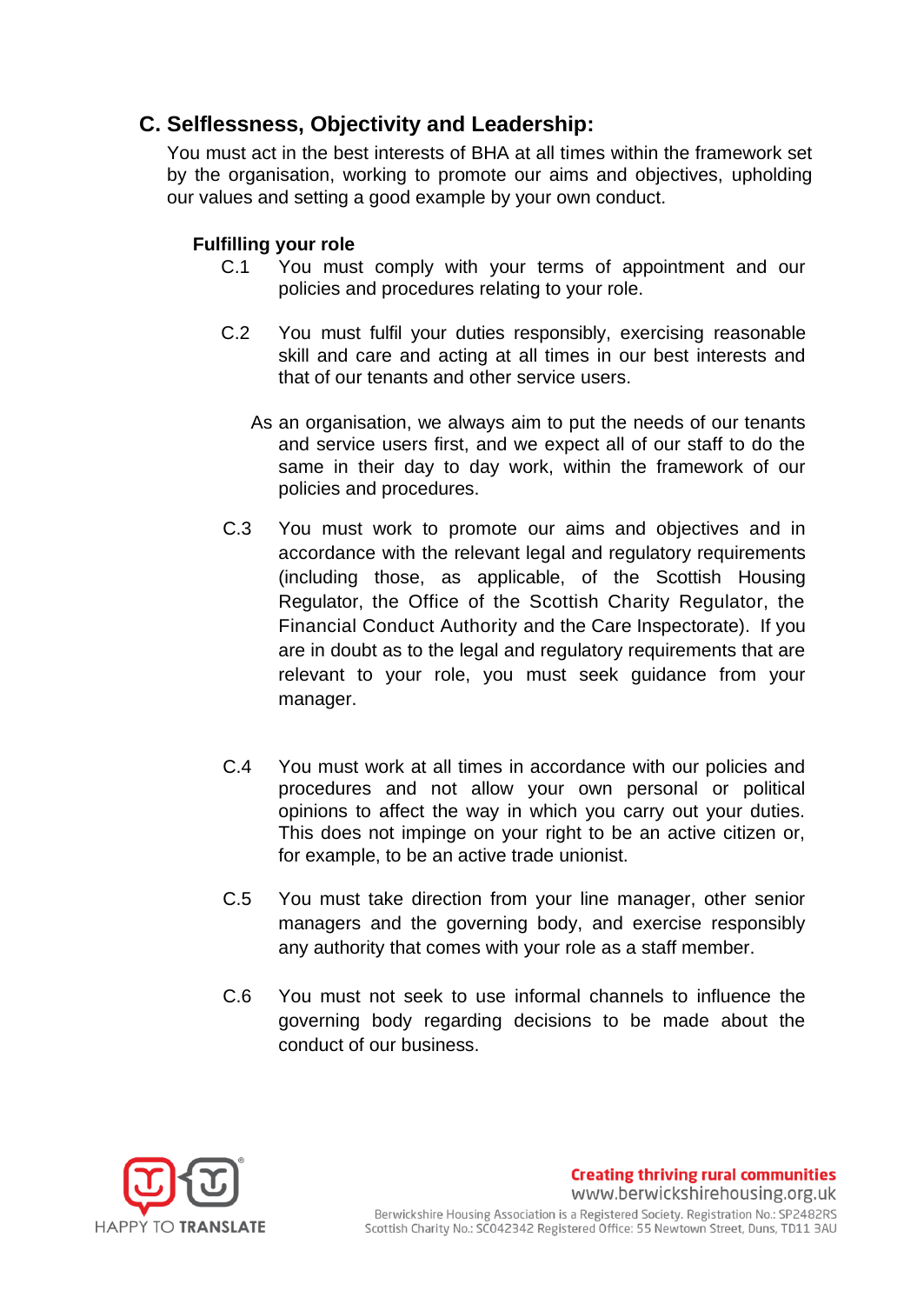- C.7 You must consult your manager before taking on any outside work or any position (paid or unpaid) that will in any way impact on your role with us. Any such work or position must not interfere with your existing job or conflict with our interests. Appendix 1 (pg 13-pg 15) gives more details on declaring interests.
- C.8 You must participate in any necessary training, and play an active part in our performance appraisal (PDP) process. You will contribute to the identification of any personal training needs you may have in order to keep your professional skills and knowledge up to date.

#### **Working with tenants and other service users**

- C.9 You must maintain high standards of professionalism, fairness and courtesy in all your dealings with tenants and other service users.
- C.10 You must not allow any personal relationship with a tenant or other service user to conflict with the conduct of your role and responsibilities.
- C.11 You must use the appropriate channels for handling tenancy and service provision issues. You must not act outside our established procedures in any matter concerning any tenant or other service user.

#### **Upholding our reputation**

- C.12 You must not act in a way that could reasonably be regarded as bringing us into disrepute. This would include publicly making any derogatory comments about the organisation, its staff, governing body members, service users, partners and anyone that we are doing business with.
	- If you have a grievance or concern relating to a member of staff or of the governing body or have any concern about potential wrongdoing you should discuss it with your line manager or with the Resources Director.
- C.13 You must always be a positive ambassador for us and our work, especially when attending events as a member of our staff or in dealing with outside bodies.



**Creating thriving rural communities** www.berwickshirehousing.org.uk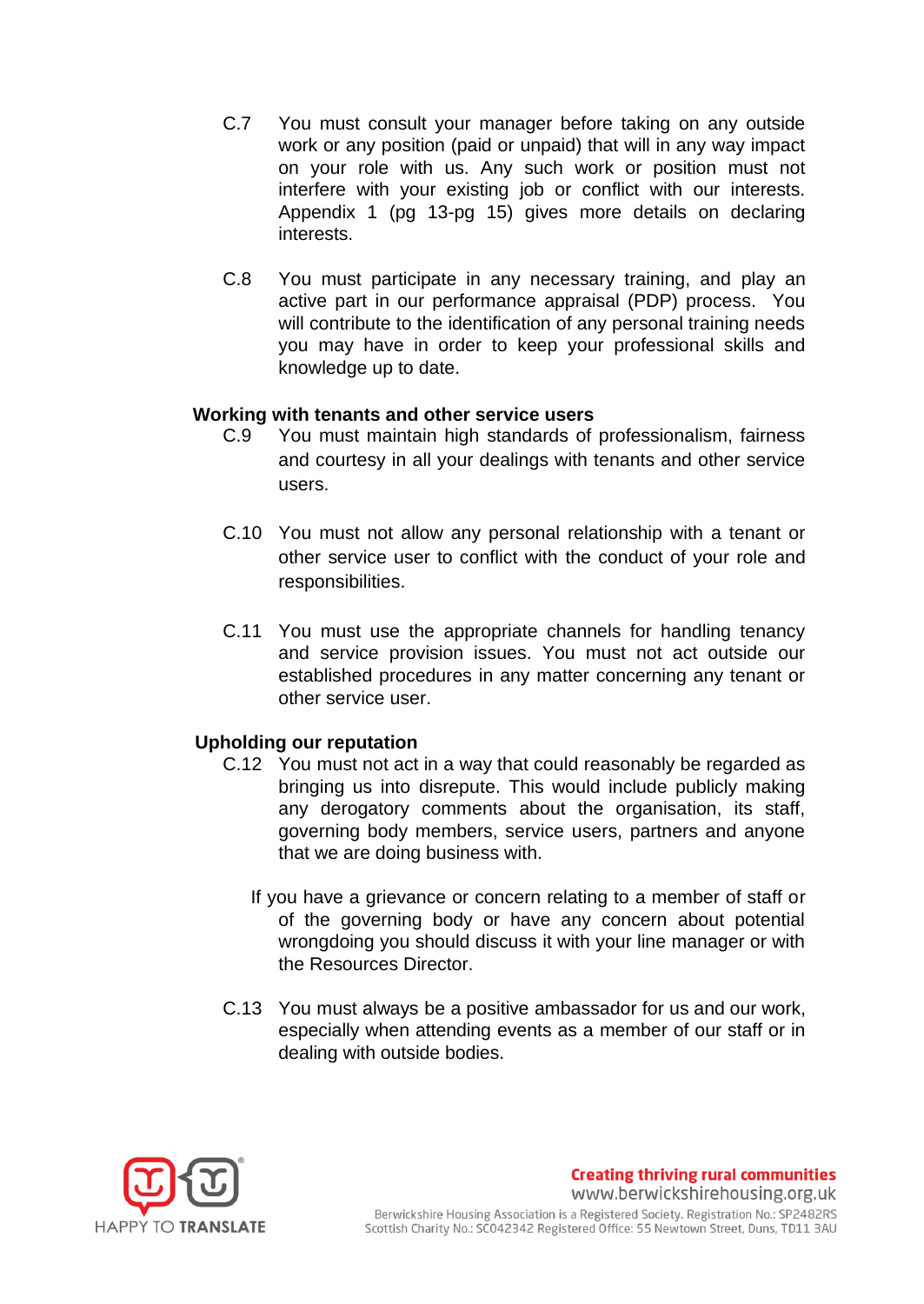#### **Showing respect for others**

- C.14 You must treat others with respect at all times. This includes considering the views of others and being tolerant of differences.
- C.15 You must adhere to both the letter and the spirit of our equality and diversity policy. See also A.15 on pg 7 about the need to avoid discrimination of any kind.
- C.16 You must always conduct yourself in a courteous and professional manner. You must not, by your actions or behaviour, cause distress, alarm or offence.
- C.17 You must not harass, bully or attempt to intimidate any person.
- C.18 You must take care when displaying materials in the office, and ensure that these would not reasonably cause offence to your colleagues. If in doubt, consult your line manager before displaying any materials.
- C.19 When attending meetings, you must be courteous to all attendees and respect the position of the meeting chair or convener. You must also ensure that mobile phones are switched off/on silent other than in very exceptional circumstances where it is necessary to take an urgent call.

## <span id="page-10-0"></span>**5. Breach of the Code**

As a member of staff you have a responsibility to promote and uphold the requirements of this Code. If you consider that you may have breached the Code, or have witnessed or become aware of a potential breach by another staff member, you should immediately bring the matter to the attention of your manager or the Resources Director.

Any material breach of the Code will be considered under our disciplinary procedures and may result in a disciplinary action being taken, which may include dismissal.

As a member of staff you have a duty to co-operate with and contribute to any investigation relating to a potential breach of the Code or an associated matter.



**Creating thriving rural communities** www.berwickshirehousing.org.uk Berwickshire Housing Association is a Registered Society. Registration No.: SP2482RS Scottish Charity No.: SCO42342 Registered Office: 55 Newtown Street, Duns, TD11 3AU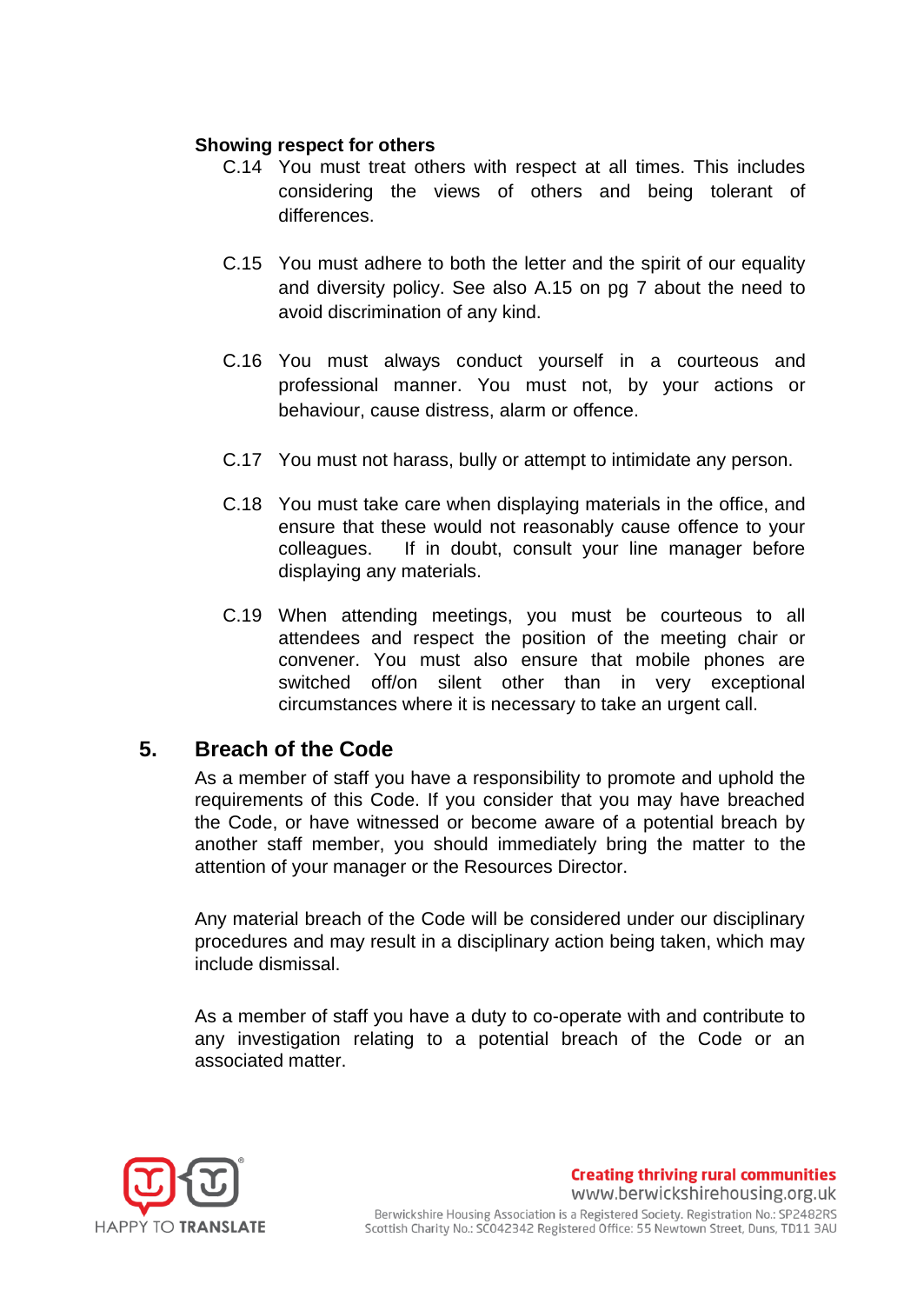You must sign the attached statement of acceptance once you have read and understood this Code and its requirements. This declaration will be placed on your HR file.



#### **Creating thriving rural communities** www.berwickshirehousing.org.uk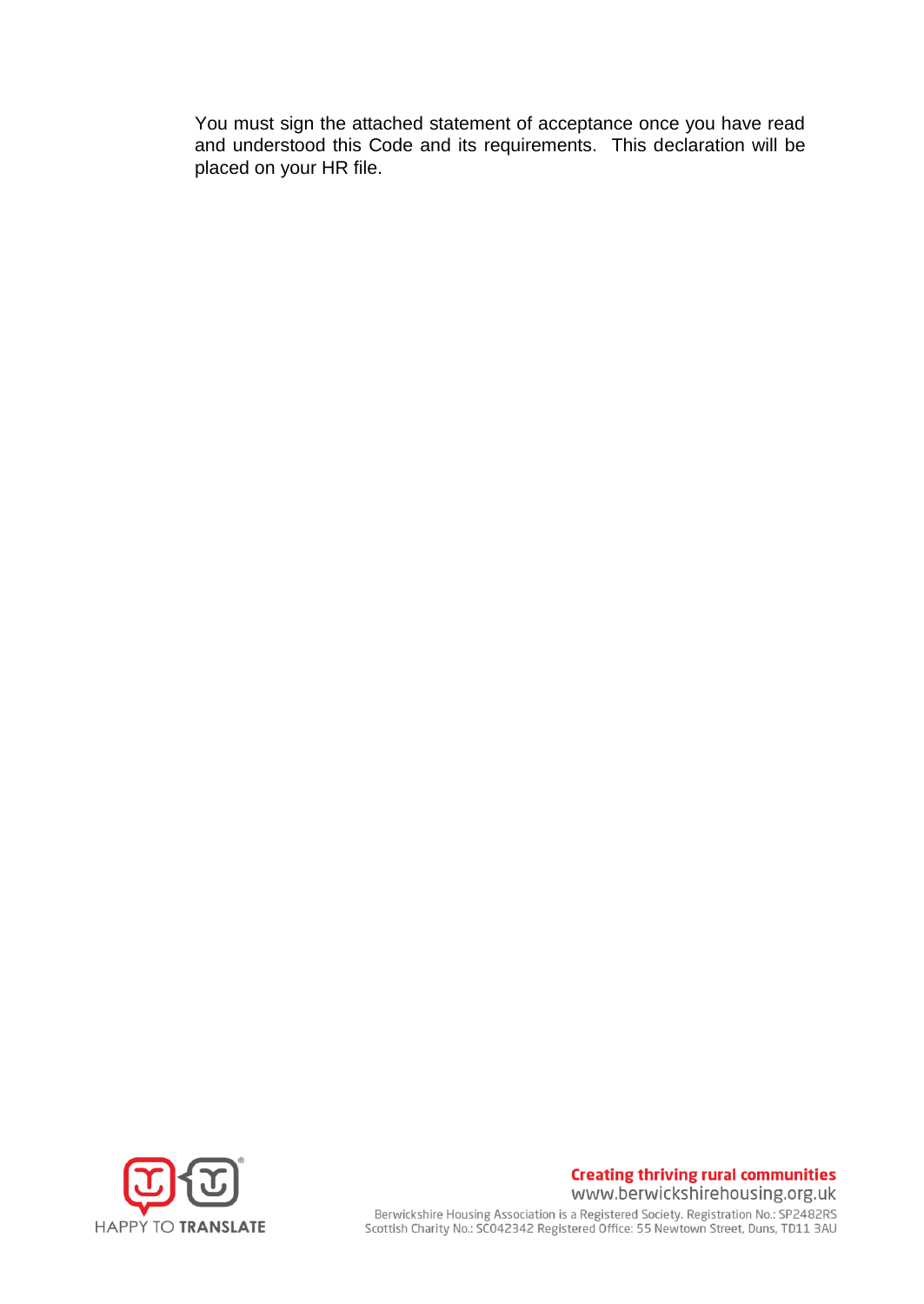## <span id="page-12-0"></span>**6. Statement of Acceptance**

have read and understood the terms of the BHA Code of Conduct for Employees approved by the Board on 22 September 2020 and I agree to uphold its requirements in all my activities as a staff member of BHA.

I confirm that I am aware that I must declare and manage any personal interests in accordance with our policy. I agree to review all relevant Registers regularly to ensure that all entries relating to me are accurate.

I understand that, if I am found to have breached any points mentioned in this Code of Conduct or acted against its spirit, action will be taken in accordance with BHA's disciplinary procedures and could ultimately result in my dismissal.

Signed <u>sales and the set of the set of the set of the set of the set of the set of the set of the set of the set of the set of the set of the set of the set of the set of the set of the set of the set of the set of the se</u>

Date and the contract of the contract of the contract of the contract of the contract of the contract of the contract of the contract of the contract of the contract of the contract of the contract of the contract of the c



**Creating thriving rural communities** www.berwickshirehousing.org.uk Berwickshire Housing Association is a Registered Society. Registration No.: SP2482RS<br>Scottish Charity No.: SC042342 Registered Office: 55 Newtown Street, Duns, TD11 3AU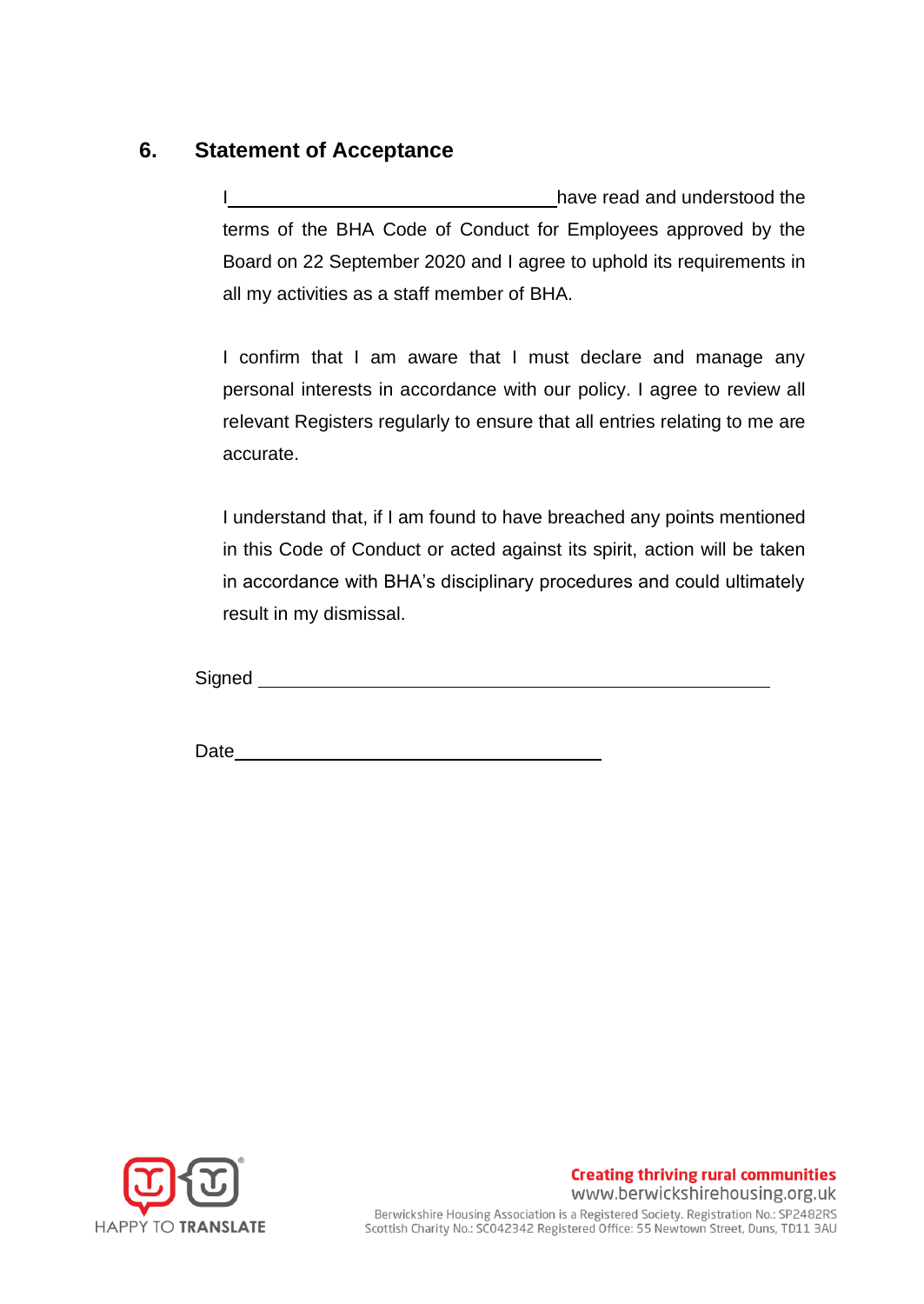# <span id="page-13-0"></span>**Appendix 1**

## <span id="page-13-1"></span>*1. Introduction*

- 1.1 Being a member of BHA staff is of course only one part of your life. Other aspects of your life - such as family, friends and neighbours, voluntary work, causes you support, possibly business or financial interests, possibly your own housing arrangements - may have the potential to cross over into your role as a staff member.
- 1.2 However, as we are an organisation that works for the community and uses public funds, it is essential that there is no conflict - and that there can be no reasonable perception of conflict - between your duties as a member of staff and your personal (or personal business or financial) interests.
- 1.3 Any potential conflict between your position as a member of our staff and your other interests must be openly declared and effectively managed so as to protect the good reputation of BHA and the RSL sector.
- 1.4 As stated in the Code (provision B1), where you have a personal business or financial interest in any matter that is relevant to our activities or is being considered (or is likely to be considered) or you know that someone to whom you are closely connected has such an interest, you must declare it promptly and record it in the Register of Interests.
- 1.5 This Appendix gives further guidance on how to declare and manage any personal (including personal business or financial) interests.

## <span id="page-13-2"></span>*2. Examples of interests that must be declared*

- 2.1 The following are examples of the kind of interest that you must declare. Please note that this list is not exhaustive, and there may be other interests that you should also declare.
	- Tenancy of a property (by you or someone to whom you are closely connected) of which we are the landlord.
	- Occupancy or ownership of a property (by you or someone to whom you are closely connected) which is factored or receives property related services from us.

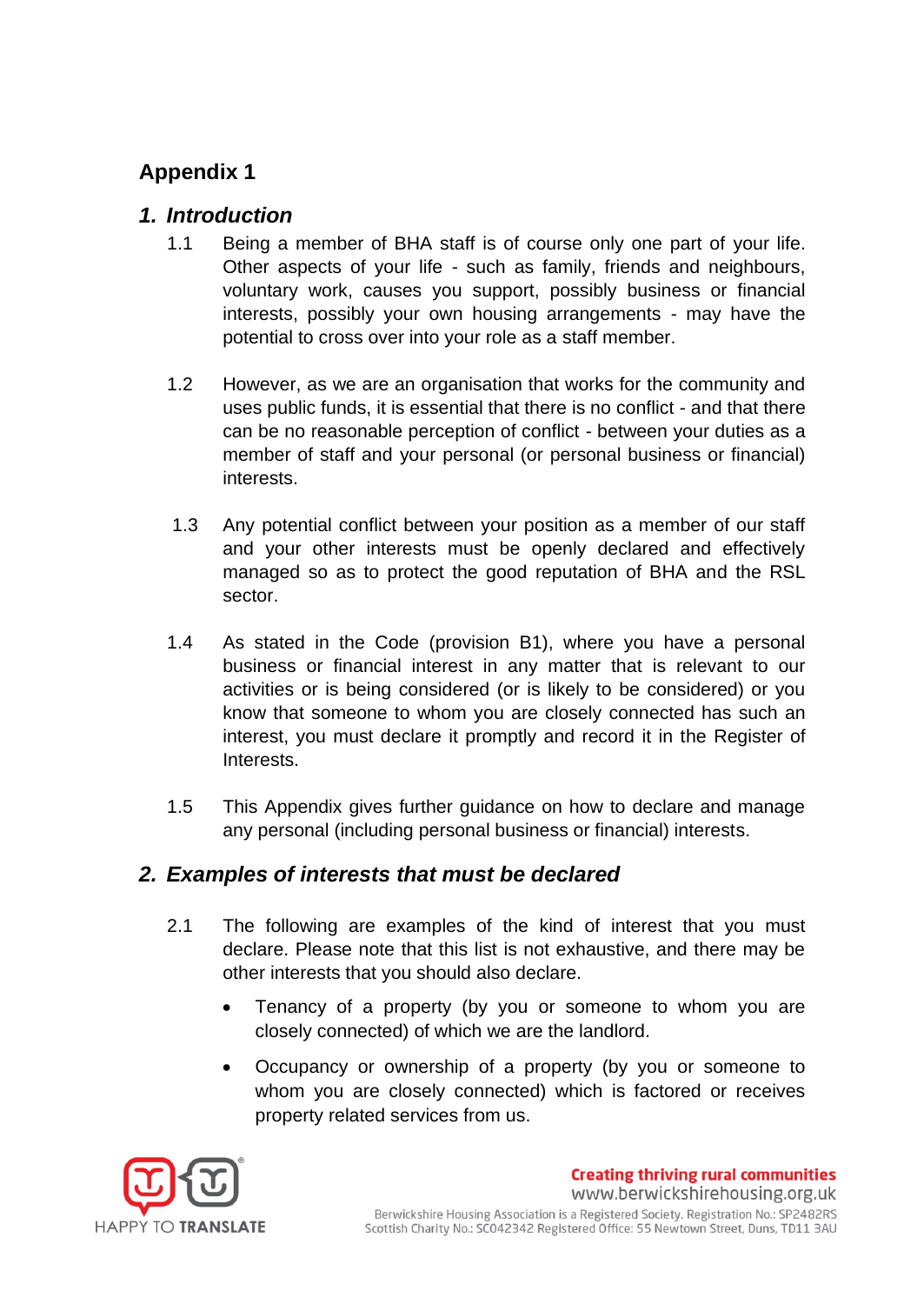- Receipt of care or support services from us.
- Membership of a community or other voluntary organisation that is active in the area(s) we serve.
- Voluntary work with another RSL or with an organisation that does, or is likely to do, business with us.
- Membership of the governing body of another RSL.
- Being an elected member of any local authority where we are active.
- If you purchase goods or services from us.
- If you purchase goods or services from one of our contractors or suppliers.
- Significant shareholding in a company that we do business with.
- Membership of a political, campaigning or other body whose interests and/or activities may affect our work or activities.
- Ownership of land or property in our areas of operation excluding for the purpose of your own residential use (i.e. there is no requirement for you to declare any house in which you currently live).
- Unresolved dispute relating to the provision of services in connection with a tenancy or occupancy agreement or a contractual dispute over the provision of goods or services with us.
- 2.2 If you are not sure whether a certain matter needs to be declared, you must seek guidance from your manager or from the Resources Director. If doubt remains, the advice would always be to declare the matter.
- 2.3 You should note that in some circumstances, declaration of an interest may not be sufficient, and that it may be necessary for the organisation to take additional measures to deal satisfactorily with the situation so as to protect the probity and reputations of both yourself and the organisation.

## <span id="page-14-0"></span>*3. Definition of 'close connection'*

3.1 Someone 'closely connected' to you includes family members and persons who might reasonably be regarded as similar to family members even where there is no relationship by birth or law.

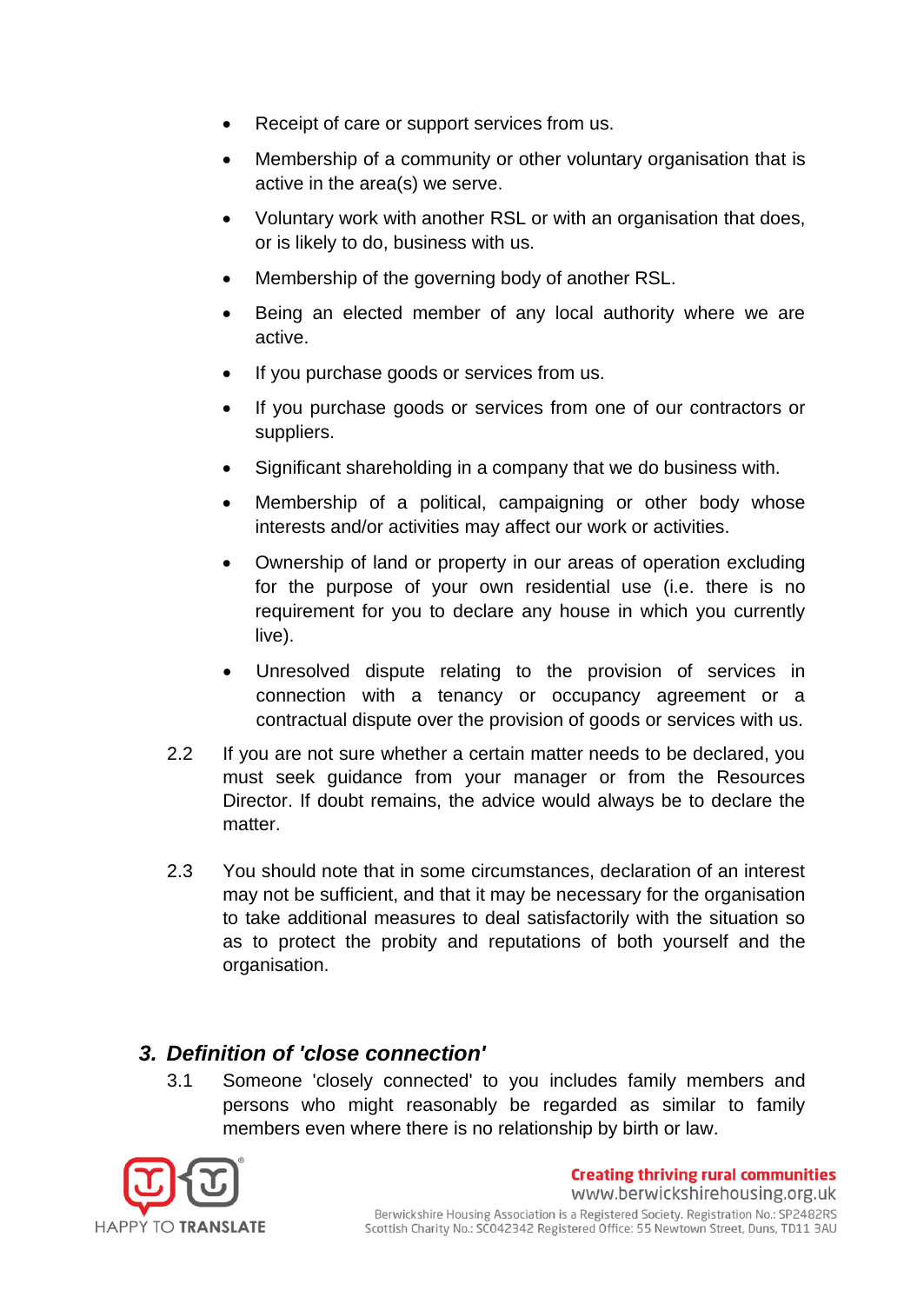3.2 As well as considering your own actions, you must be aware of the potential risk created by the actions of people to whom you are closely connected. Who you should consider, and our expectations of you to identify and declare such actions are outlined in Table A on page 16.



#### **Creating thriving rural communities** www.berwickshirehousing.org.uk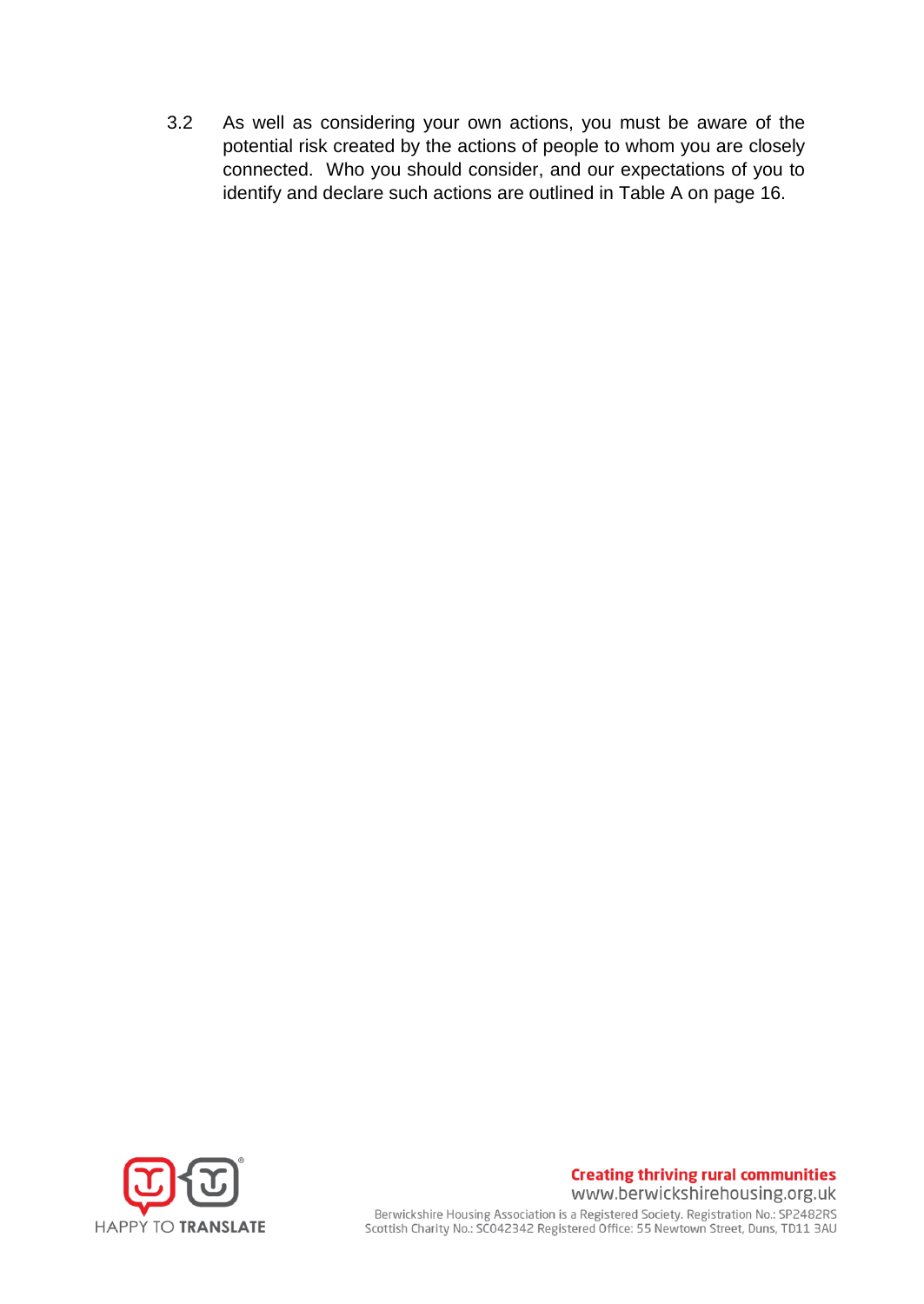## <span id="page-16-0"></span>*Table A*

| <b>Group</b>                                                                                    | <b>Required Response</b>                                                                   |
|-------------------------------------------------------------------------------------------------|--------------------------------------------------------------------------------------------|
| 1. Members of your household                                                                    |                                                                                            |
| This includes:                                                                                  | We expect you to be aware of and<br>declare any relevant actions of all                    |
| Anyone who normally lives as part of your<br>household (whether related to you or<br>otherwise) | people in your household. You must<br>take steps to identify, declare and<br>manage these. |
| Those who are part of your household but<br>work or study away from home                        |                                                                                            |
| 2. Partner, Relatives and friends                                                               | Where you have a close connection<br>and are in regular contact with anyone                |
| This includes:                                                                                  | within this group, we expect you to be<br>aware of and declare any relevant                |
| Your partner (if not part of household)                                                         | actions. Under these circumstances,                                                        |
| Your relatives and their partners                                                               | you must take steps to identify, declare                                                   |
| Your partner's close relatives (i.e. parent,<br>child, brother or sister)                       | and manage these actions.                                                                  |
| Your close friends                                                                              | Where you do not have a close                                                              |
| Anyone you are dependent upon or who is<br>dependent upon you                                   | connection and regular contact with<br>someone in this group, we do not                    |
| Acquaintances (such as neighbours,                                                              | expect you to be aware of or to go to                                                      |
| socially<br>someone you know<br>or                                                              | unreasonable lengths to identify any                                                       |
| business contacts/associates)                                                                   | However, if you<br>relevant actions.                                                       |
|                                                                                                 | happen to become aware of relevant<br>actions by such individuals, then these              |
|                                                                                                 | should be declared and managed as                                                          |
|                                                                                                 | soon as possible.                                                                          |

## <span id="page-16-1"></span>*What You Need To Consider*

- 3.3 The following are the relevant actions /involvement by those to whom you are closely connected that you should consider, declare and manage as per our expectations outlined in Table A:
	- A significant interest in a company or supplier that we do business with. A significant interest means ownership (whole or part) or a substantial shareholding in a business that distributes profits, but does not include where an individual has shares in large companies such as banks, utility companies or national corporations, i.e. where



**Creating thriving rural communities** www.berwickshirehousing.org.uk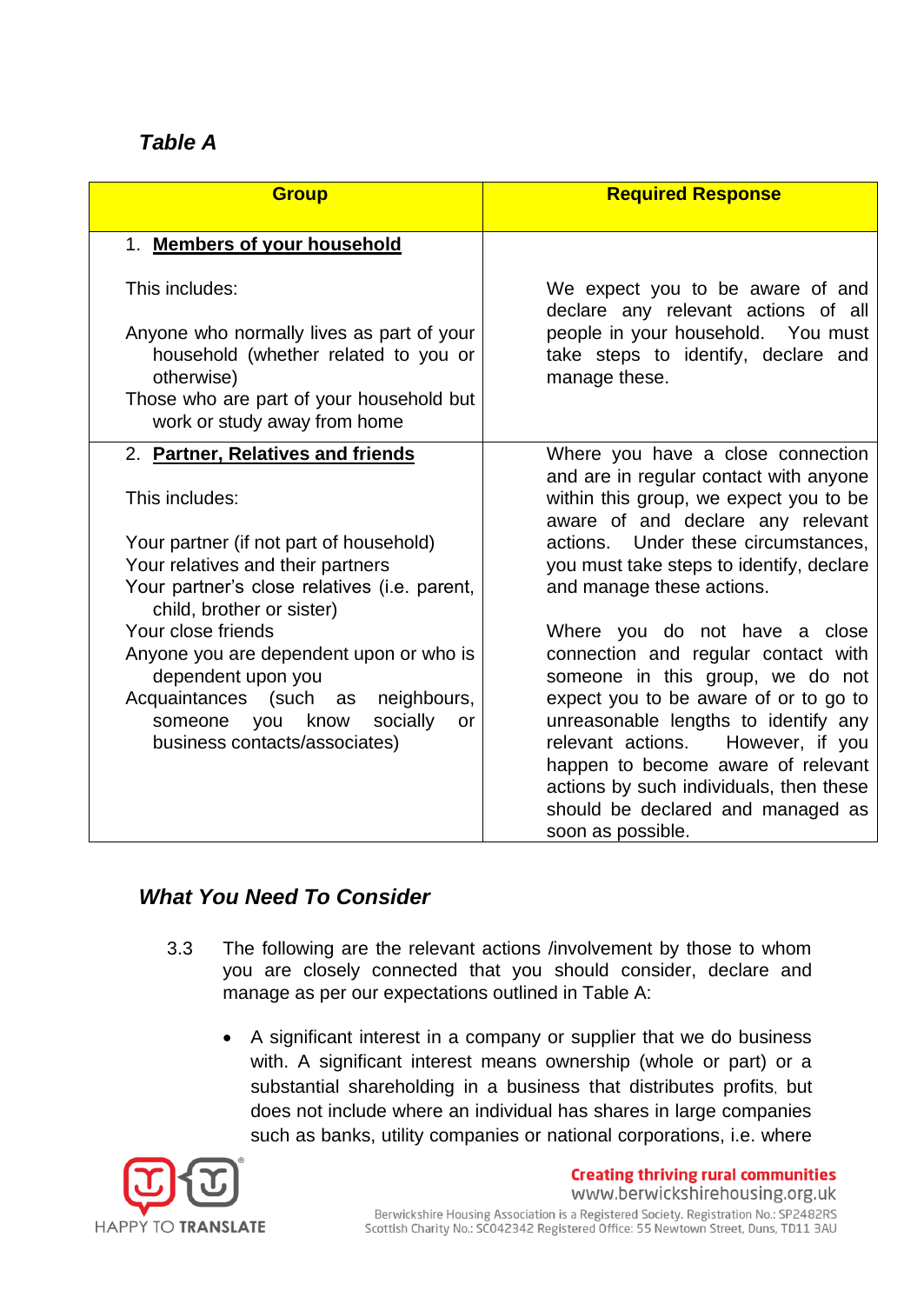owning shares would not give the individual any significant influence over the activities of that organisation.

- Where the individual may benefit financially from a company with which we do business
- Involvement in the management of any company or supplier with which we do business
- Involvement in tendering for or the management of any contract for the provision of goods or services to us.
- Application for employment with us.
- Application to join our Board or any of its subsidiaries
- Application to be a tenant or service user of the organisation
- If they are an existing tenant or service user of the organisation

## <span id="page-17-0"></span>*4. Declaring personal interests*

- 4.1 Each member of staff is required, on appointment, to complete a form to register any personal interests that could potentially conflict with their role and thereafter to complete a new form (or amend the existing form) whenever there is a material change. The Resources Director will retain these declarations and is responsible for ensuring that all employees have completed a declaration.
- 4.2 As stated in the Code (provision B2), you must keep your entry in the Register of Interests up to date, add any new interests as soon as they arise, and amend existing interests as soon as any change takes effect.
- 4.3 A situation may arise where you are invited to be present at a meeting where a matter in which you have a personal (or a personal business or financial) interest is discussed. In such cases you must inform the meeting chair at the start of the meeting, or as soon as you become aware that this is the case. You would then be required to leave the meeting for the duration of the particular item. If in any doubt, you should ask the meeting chair or another senior person present for guidance. This applies to all meetings that you attend as a member of our staff – both internal and external.
- 4.5 Any failure to make a complete, accurate and prompt declaration whether deliberately or through taking insufficient care - will be regarded as a breach of this Code.
- 4.6 Staff should ensure they are never open to a charge of undue influence. It is therefore essential that all gifts and hospitality accepted be recorded in accordance with Chapter 11 of the Staff Handbook. A



**Creating thriving rural communities**